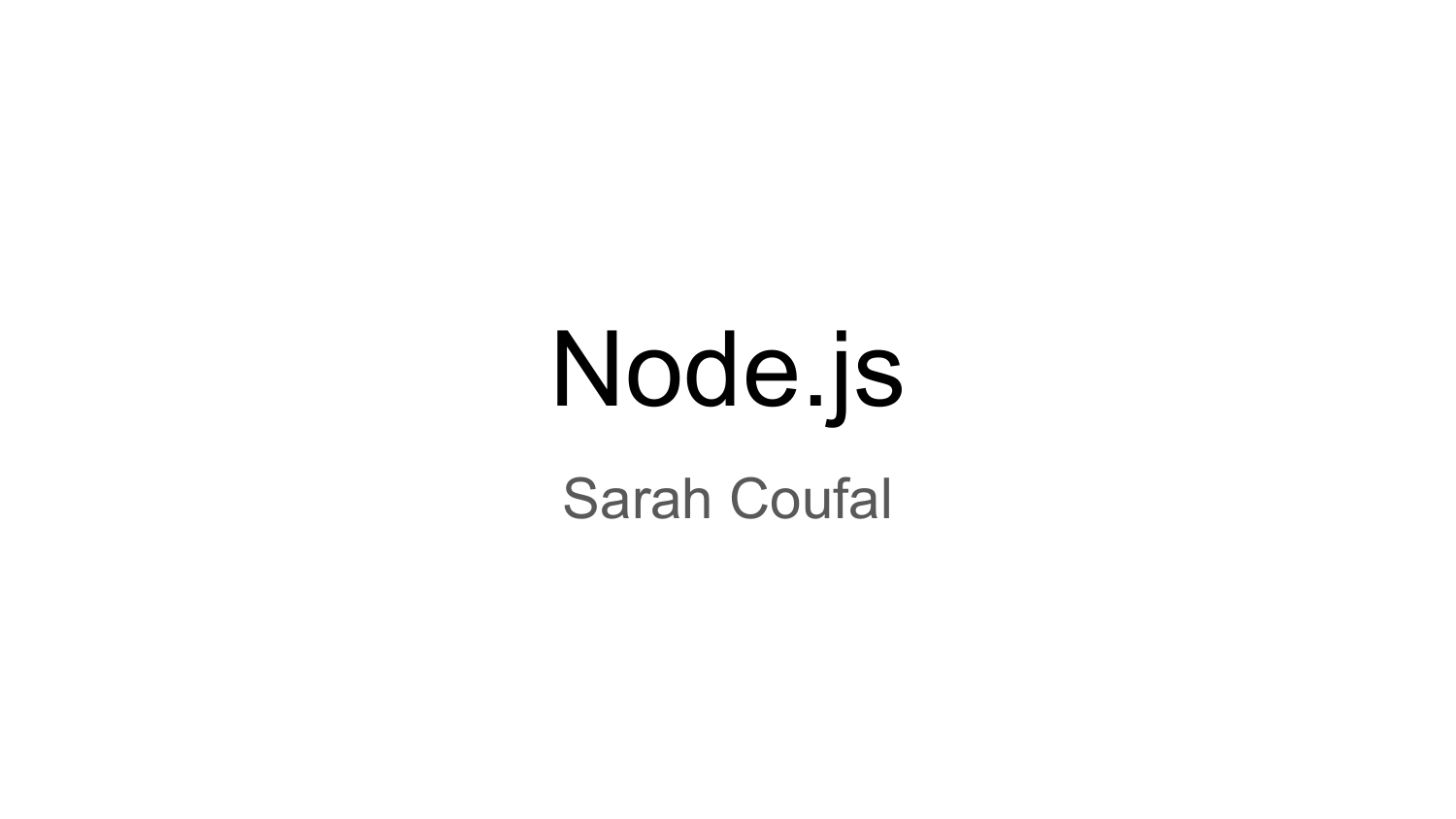## What is Node.js?

- Open source runtime environment for executing javascript code outside of a browser
- Initially released 2009
- Express: Node.js web application framework

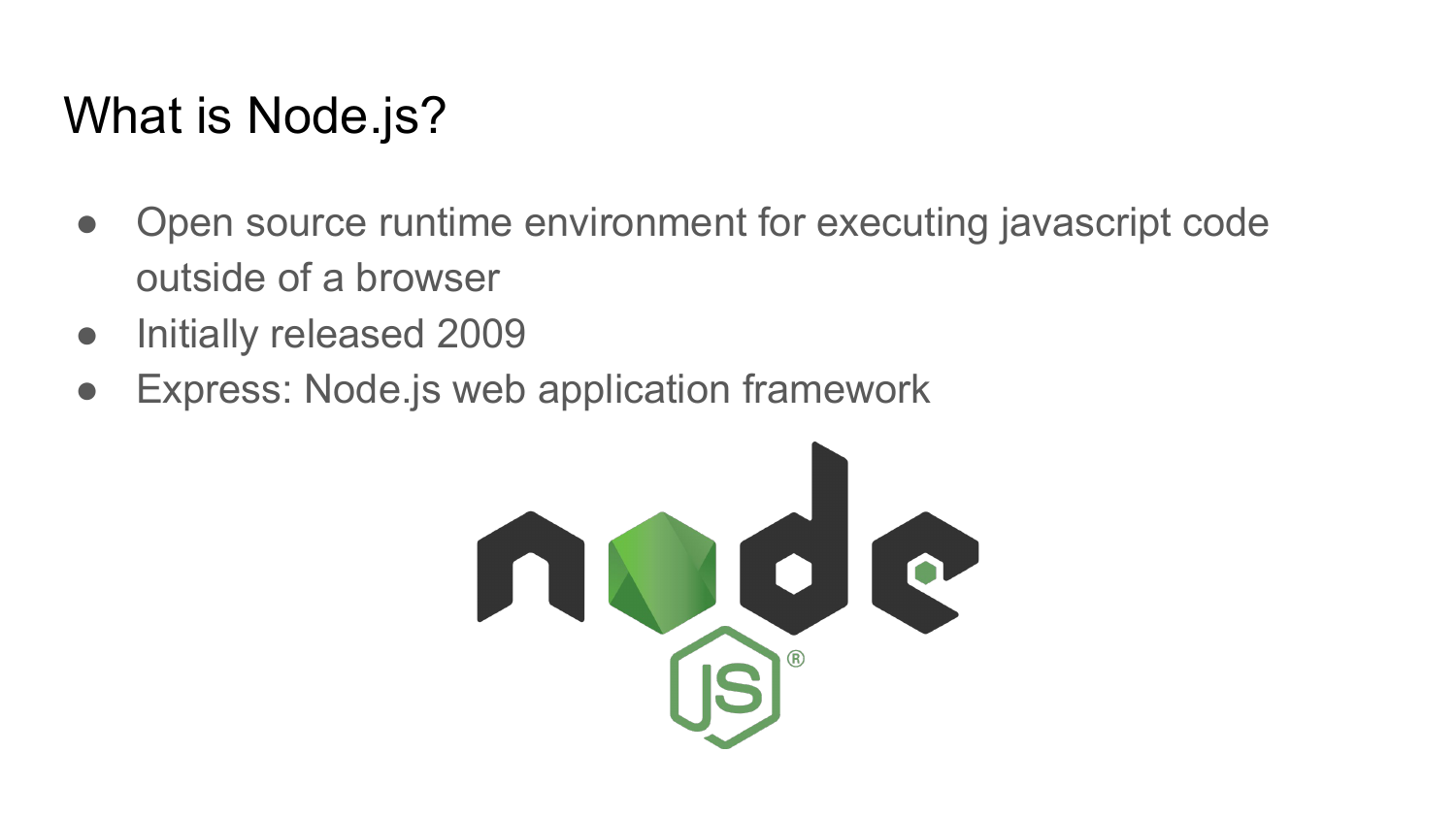## app.listen()

• Starts the server on specified port and listens for connections

```
app.listen(port, function (error) {
    if (error) throw error
    console.log("Server created Successfully")
\});
```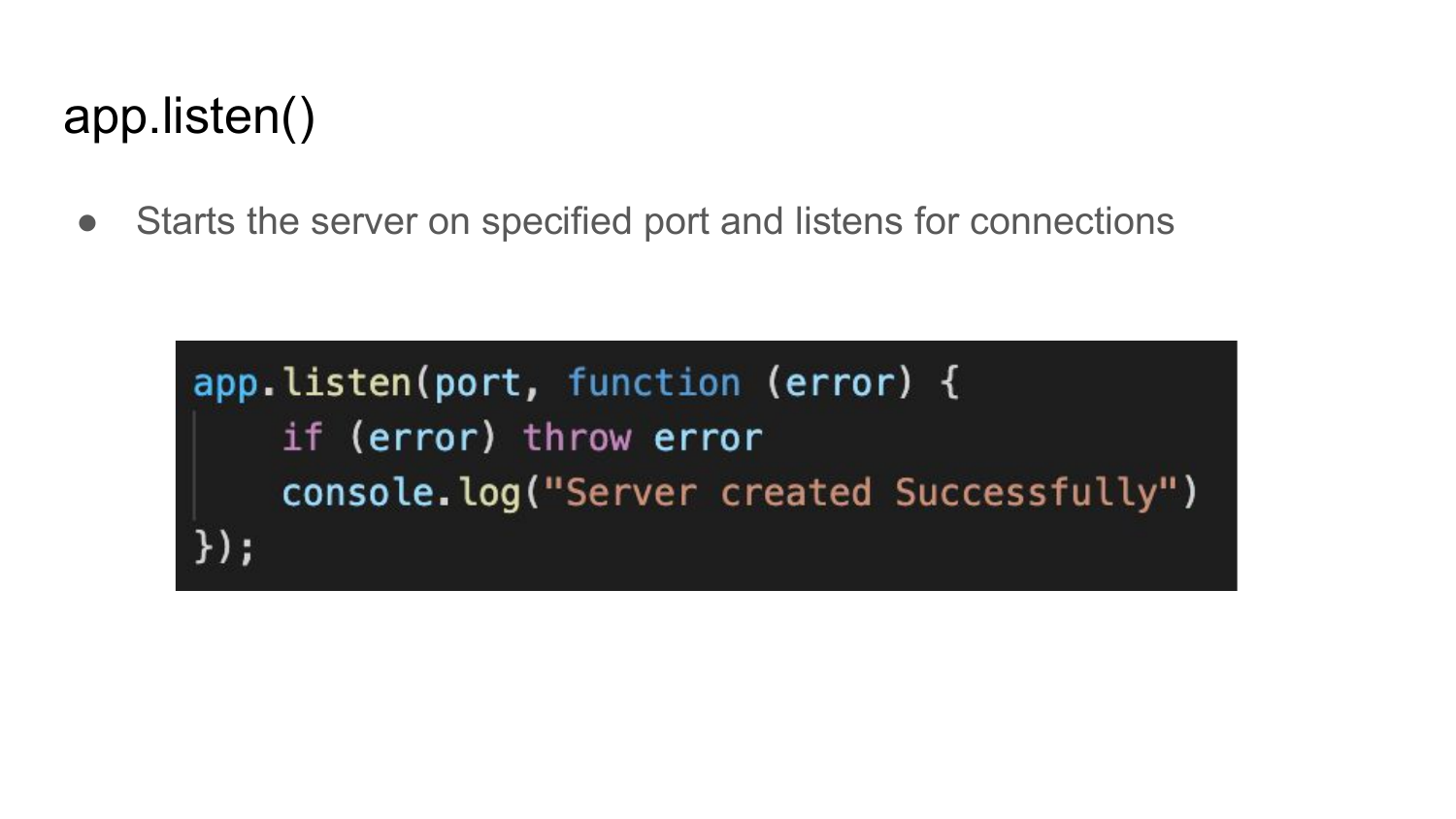#### app.use()

• mounts the middleware function (the function that has access to the request and response objects) at the specified path

| app.use("/hello", function (req, res) { |  |
|-----------------------------------------|--|
| console.log("hello");                   |  |
| res.end('hello world');                 |  |
| $\}$ ) ;                                |  |

- Hello World demo
	- In terminal, node hello.js to start server
	- In browser, <http://165.106.10.170:31009/hello> (or whatever host/port)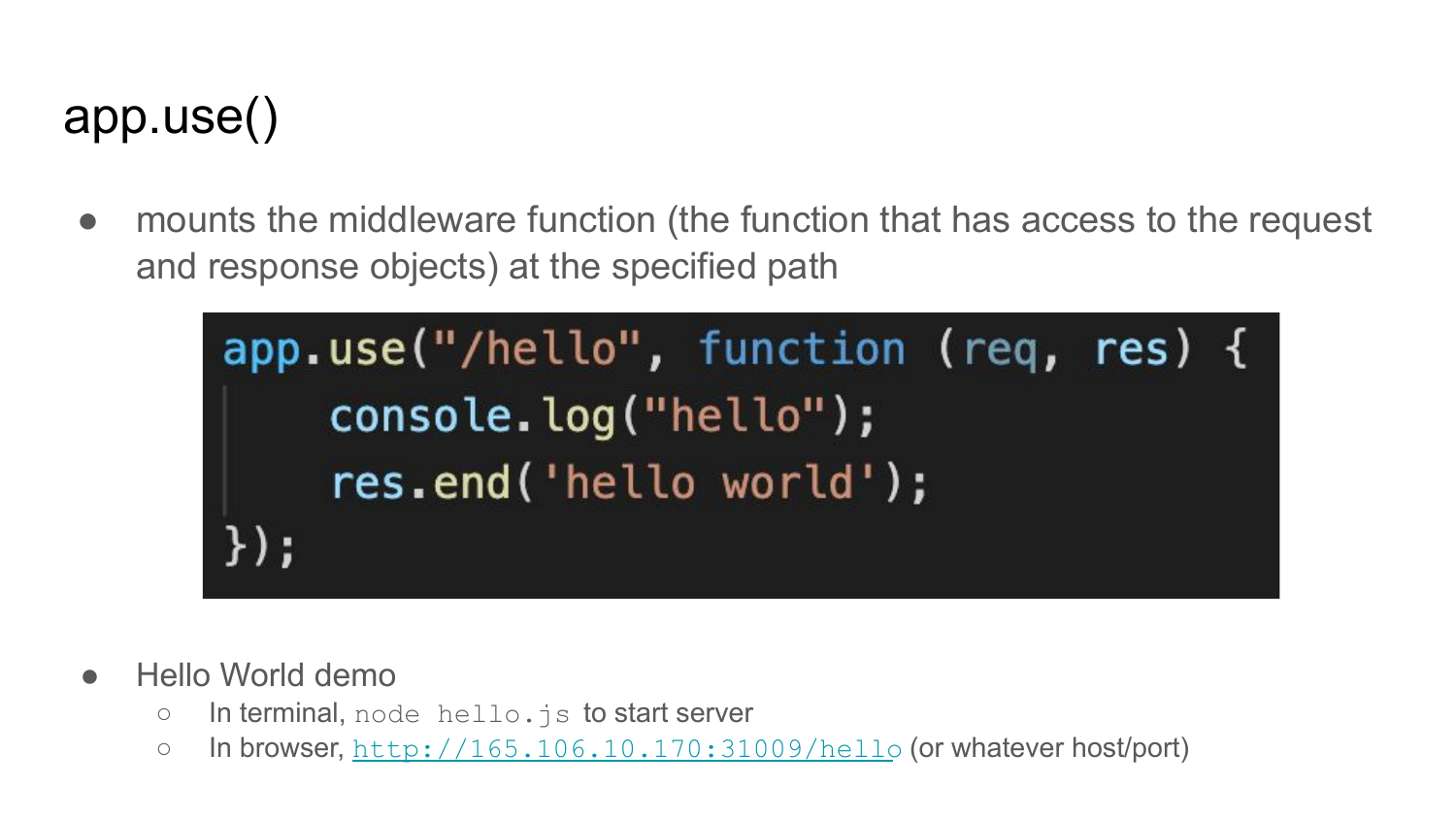## Short and Long Polling Recap

- **● Polling:** process by which client asks the server for new data
- **● Short polling:** client sends request every couple seconds, server response is either empty or contains data object
- **● Long polling:** client sends request, server keeps connection open until it receives new data, and when it does sends response with updated data
- Short/long polling demo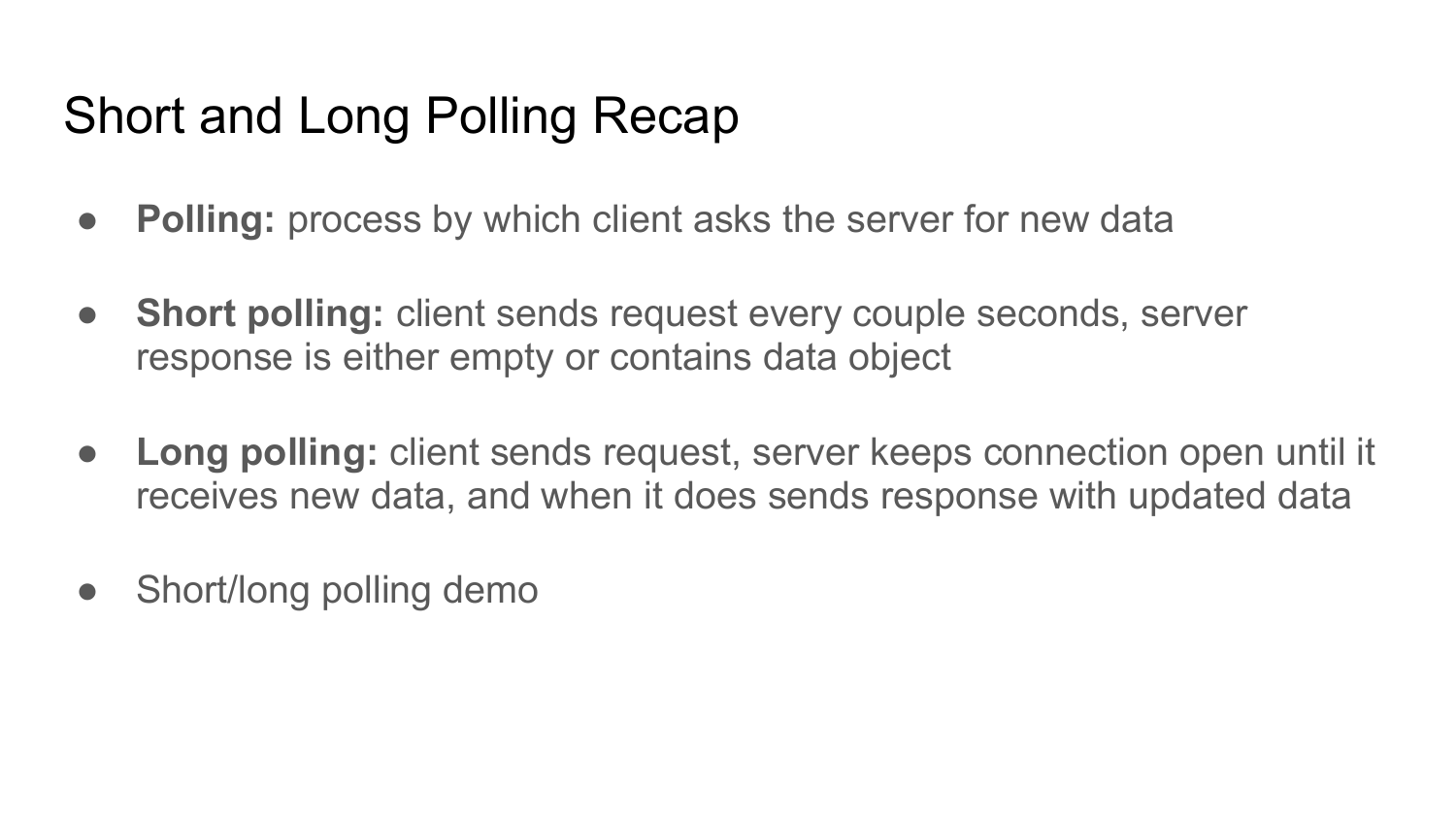# Short polling

 $app.use("/short", function (req, res)  $\{$$ console.log("short request"); let  $aa = \{ 'hits': counter \}$ res.end(JSON.stringify(aa));  $\}$ );

- Connection opened
- Sends counter value response back to client
- Connection closed
- Repeats every 2 seconds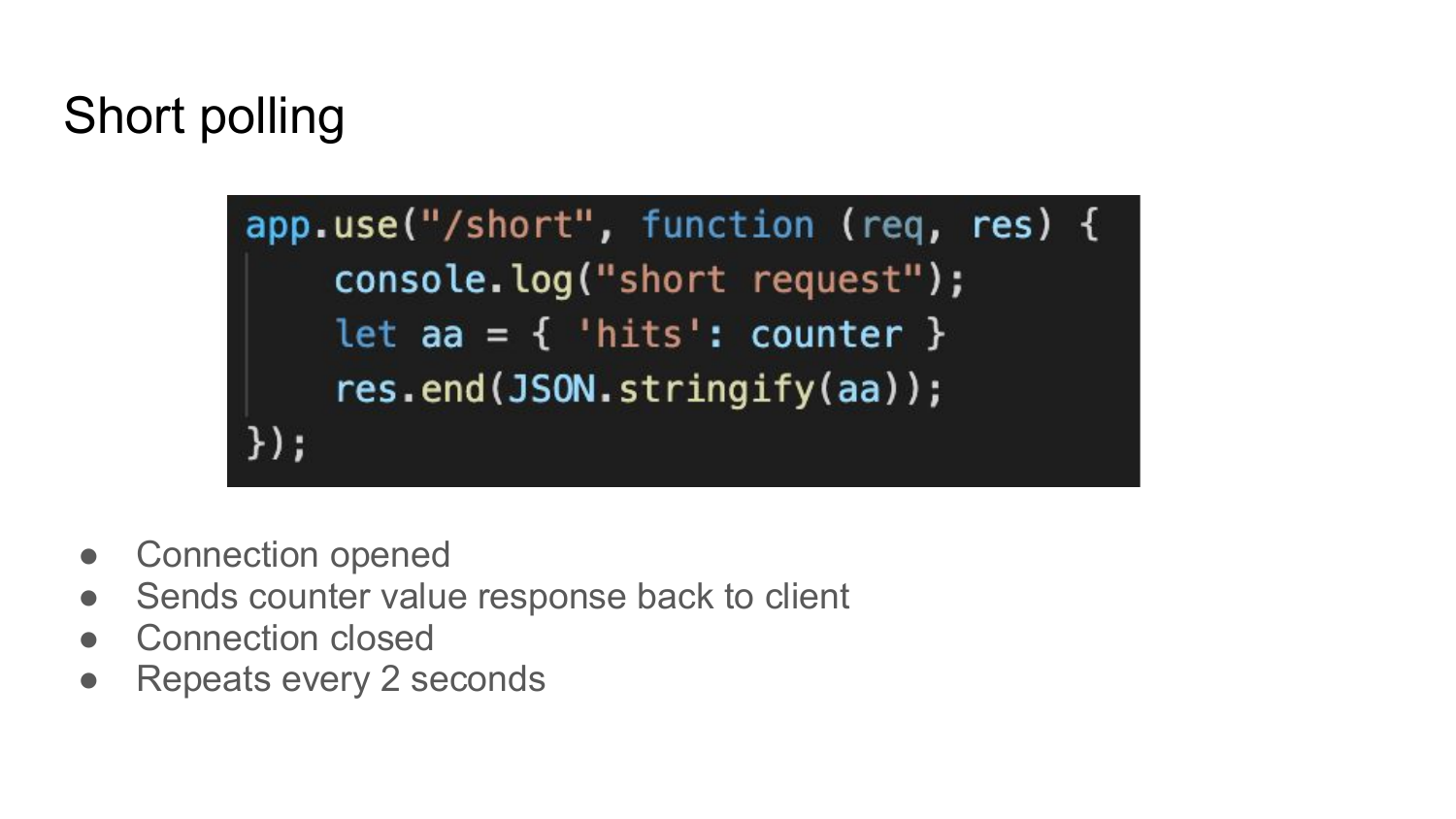# Long polling

- **Connection opened**
- Saves current counter value
- **Checks if counter has** been updated
	- If it has, sends updated counter value to client and closes connection
	- If it hasn't, checks again after a second

```
function lct(res, currentC) {
    if (currentC != counter) {
        //console.log("counter changed!");
        let aa = \{ 'hits': counter \}res.end(JSON.stringify(aa));} else \{//console.log("Counter unchanged");
        setTimeout(function () { let(res, currentC) }, 1000);
app.use("/long", function (req, res) {
    console.log("long request");
    let currentC = counter;setTimeout(function () { lct(res, currentC) }, 1000);
\});
```